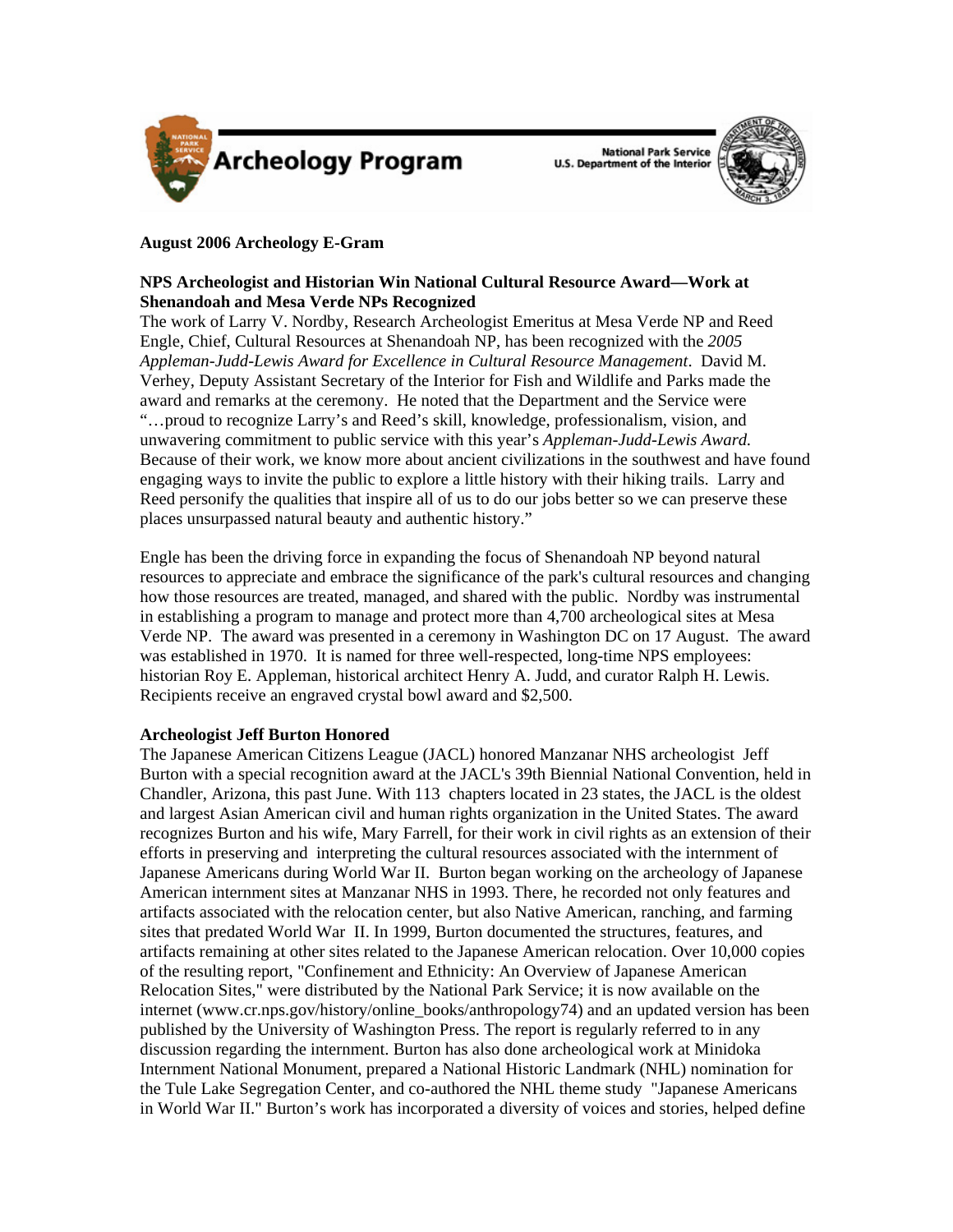the long-term management of the internment sites, enhanced the public's direct involvement in the planning process, and facilitated NPS efforts to reach out to diverse groups in the telling of these complex and controversial histories. After nearly 20 years at the Western Archeological and Conservation Center, Burton transferred to Manzanar NHS earlier this year, although he continues to be based in Tucson.

### **USFS and NPS explore becoming PIT partners**

The USFS Passport in Time (PIT) has been a popular volunteer program in the Forest Service for over 17 years. In an effort to expand opportunities for the public to volunteer in historic preservation, the FS is exploring ways to engage other federal agencies in the program. PIT began as a way to meet public demand for meaningful involvement in historic preservation and to coordinate volunteer efforts in cultural resource stewardship. Today, PIT is much more. Volunteers do, indeed, accomplish much needed work on historic properties but perhaps the biggest benefit of PIT is that the volunteers become knowledgeable and vocal advocates of historic preservation.

### **Presidio launches California History and Archaeology Education Program**

The Shaw Fund has awarded a \$107,000 grant to the Presidio Trust and the University of California, Berkeley (UC, Berkeley) to support the launch of the Presidio Archaeology Education Program, a unique hands-on program to educate students from San Francisco schools about the military, colonial, and pre-colonial history of California.

Set in the Presidio of San Francisco, the aim of the program is to engage students in the rich history, archeology and natural heritage of the state. The program will emphasize programs for fourth grade students, when they typically study California history. "The Presidio archeology program captured our imaginations," said Alec Shaw, a principal of the Shaw Fund. "There is so much history here, right in San Francisco's back yard. This program is an excellent way for young students to participate directly in the adventure of archeological excavation, and in the process discover California history first hand."

Presidio Trust archeologists have been working to uncover the foundations of the original Spanish El Presidio, one of the two oldest buildings in San Francisco. Trust archeologists are collaborating with researchers and K-12 experts from UC Berkeley to design and direct the program. This partnership between the Presidio Trust, the Shaw Fund, and UC Berkeley ensures that the Archaeology Education Program has a sustainable future." The generous grant from the Shaw Fund served as the catalyst for the University to match the grant in kind with teaching and administrative resources," said Michael Ashley, the coordinator for the UC Berkeley program.

The Presidio reflects more than 200 years of military history under three flags. From March 28, 1776, when Spain's Lieutenant Colonel Juan Bautista de Anza erected a cross on the Punta del Cantil Blanco on the Golden Gate, until October 1, 1994, when the U.S. Sixth Army left and the Presidio became a national park, the Presidio of San Francisco was a military post with local, regional, continental and global connections. Before the arrival of Europeans in 1769, the indigenous Ohlone people seasonally occupied villages in what is now the San Francisco peninsula and gathered shellfish along the Presidio's bay shore. The Presidio has been a national historic landmark since 1962, and is one of the largest historic preservation projects now underway in the nation.

In collaboration with educational, nonprofit and governmental organizations, the Shaw Fund supports hands-on education for K-12 students in the San Francisco area. The Fund provides